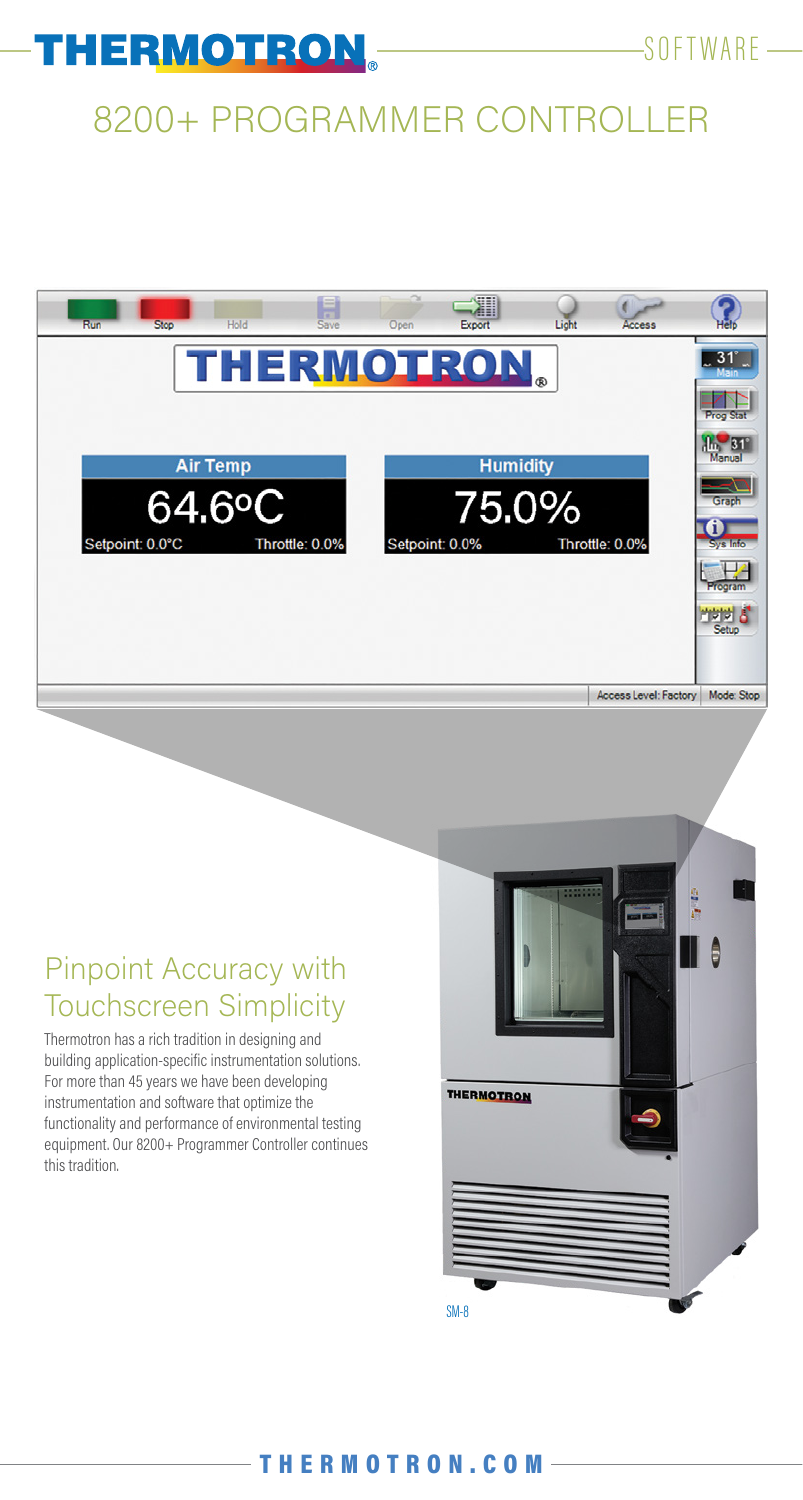## FEATURES



Thermotron's 8200+ Controller uses a high resolution, widescreen, color touchscreen display for easy operation and data collection. The Windows® look and interface gives the 8200+ a familiar feel while still supporting robust operations. Built-in Ethernet capabilities give it network-wide accessibility, while Thermotron's extensive multilevel, password-based security system protects sensitive data and provides peace of mind.

A logical user interface on the 8200+ makes it easy to operate. The main screen eliminates confusing navigation, allowing the most important information to be contained on a single monitor. Programming wizards add to the ease of operation, providing stepby-step instructions on program entry. A specialized graphing screen uses a tap-and-drag zoom box feature, allowing you to hone in on a specific area of a graph.

The built-in USB port allows programs to be interchanged between instruments quickly and easily, as well as allowing for the export and transfer of test data with a USB flash drive. Designed and refined specifically for environmental test chamber applications, the 8200+ can be retrofitted to existing environmental chambers. Incorporating new instrumentation keeps older equipment up-to-date, allowing you to take advantage of newly developed benefits and efficiencies. SM-1.0-8200 SM-1.0-8200

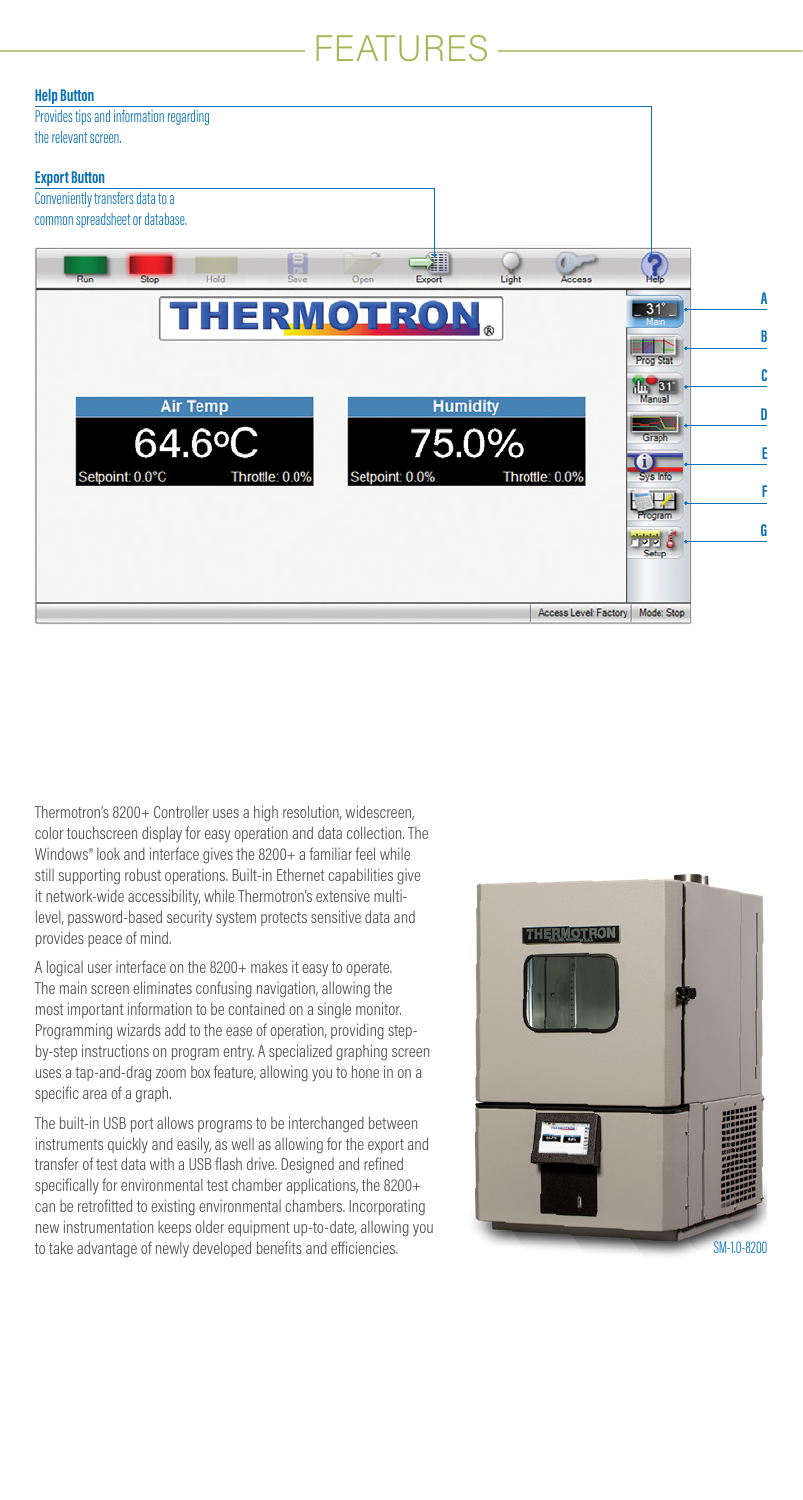# SCREEN SAMPLES\*



The main point of navigation. The unique and uncluttered design allows temperature, humidity, setpoint and throttle information for each channel to be displayed clearly.

#### **B. PROGRAM STATUS**



Clearly displays helpful run time information on a program in progress, such as initial and final air temperature, along with humidity values, run time clocks, and loops.

#### **C. MANUAL MODE**



Makes it easy to tap and change temperature and humidity settings for customized test profiles. Also activate your Product Temperature Control Modes or Auxiliary Relays from this screen.

#### **D. GRAPHING**



Offers expanded graphing capabilities, enhanced programming, and reporting. A touch-and-drag zoom feature allows the user to hone on on a specific area of graph data.

#### **E. SYSTEM INFORMATION**



Uses several tabbed folders to provide access to 8200+ controller information. From software version and chamber configuration to the Activity Log, this screen displays critical system parameters.

#### **F. PROGRAM CREATION**

| Air Terro<br>quan.<br><b>Humidity</b><br><b>Interval 1 of 1</b><br>53.7<br>Initial Value: 650°C<br>Final Value:<br><b>EAST</b><br><b>KIES</b><br>l1<br><b>Print</b> Sta<br>表示<br>Deviation: 2000<br>Deiche<br><b>Add Int</b><br><b>New Pier</b><br>Wennt.<br>Ramo Rate: 0.70<br><b>Mix</b><br>Vanja<br><b>Radrig Mode</b><br>artwien<br>Octons<br>Time (hrmin tool)<br>$70-$<br>$rac{1}{2}$<br><b>Disabled</b><br>00 00<br>·PTC<br>00<br>o<br>n situarid<br>о<br>n<br><b>System</b><br>Hamidity<br><b>E</b> G-Sock<br>œ<br>Not interval:<br>2<br>Purge<br>٠<br>Num Loops.<br>lo<br>$\overline{a}$<br>न्तुत ह<br>Manielin<br>Hotes | रिका | 200 | <b>H3d</b> | н<br>Quer<br><b>Seve</b> | 二期<br><b>Buyit</b> | Lufe | Access |  |
|-----------------------------------------------------------------------------------------------------------------------------------------------------------------------------------------------------------------------------------------------------------------------------------------------------------------------------------------------------------------------------------------------------------------------------------------------------------------------------------------------------------------------------------------------------------------------------------------------------------------------------------|------|-----|------------|--------------------------|--------------------|------|--------|--|
|                                                                                                                                                                                                                                                                                                                                                                                                                                                                                                                                                                                                                                   |      |     |            |                          |                    |      |        |  |
|                                                                                                                                                                                                                                                                                                                                                                                                                                                                                                                                                                                                                                   |      |     |            |                          |                    |      |        |  |
|                                                                                                                                                                                                                                                                                                                                                                                                                                                                                                                                                                                                                                   |      |     |            |                          |                    |      |        |  |
|                                                                                                                                                                                                                                                                                                                                                                                                                                                                                                                                                                                                                                   |      |     |            |                          |                    |      |        |  |
|                                                                                                                                                                                                                                                                                                                                                                                                                                                                                                                                                                                                                                   |      |     |            |                          |                    |      |        |  |
|                                                                                                                                                                                                                                                                                                                                                                                                                                                                                                                                                                                                                                   |      |     |            |                          |                    |      |        |  |
|                                                                                                                                                                                                                                                                                                                                                                                                                                                                                                                                                                                                                                   |      |     |            |                          |                    |      |        |  |
| Temp                                                                                                                                                                                                                                                                                                                                                                                                                                                                                                                                                                                                                              |      |     |            |                          |                    |      |        |  |

Allows the user to build a test profile, interval by interval. Utilizes step-by-step programming wizards to eliminate confusion and make profile set-up easy.

#### **G. SET UP**



Serves as a gateway for configuring the chamber's systems and information. This screen allows the user to enable alarms, calibrate inputs/ outputs, configure service messages and channel names, along with other tasks.

#### **ACTIVITY LOG**

| fictivity Log | <b>Cortrol Module</b>                                 | <b>ID Dist</b> | System Info               |  |  |  |          |
|---------------|-------------------------------------------------------|----------------|---------------------------|--|--|--|----------|
| Prev Day      |                                                       |                | Thursday, August 31, 2017 |  |  |  | Next Day |
| Tme           | Description                                           |                |                           |  |  |  | ×        |
| 14:30:34      | Chamber put into Program Hold Mode. Profile: map      |                |                           |  |  |  |          |
| 14:39:33      | Chamber Started in Program Run Mode, Profile: map     |                |                           |  |  |  |          |
| 14:39:31      | Chamber Stopped due to Stop Key, Profie: .map         |                |                           |  |  |  |          |
| 14:39:23      | Chamber Started in Program Run Mode, Profile: map     |                |                           |  |  |  |          |
| 14:39:17      | Chamber Stopped due to Stop Key. Profile: .map        |                |                           |  |  |  |          |
| 14.39:13      | Chamber Resumed from Program Hold Mode, Profile: mzp. |                |                           |  |  |  |          |
| 14:39:10      | Chamber put into Program Hold Mode. Profles.mzp       |                |                           |  |  |  |          |
| 14:39:05      | Chamber Started in Program Run Mode, Profile: mgp     |                |                           |  |  |  |          |
| 14:39:03      | Chamber Stopped due to Stop Key, Profie: .map         |                |                           |  |  |  |          |
| 14:38:53      | Chamber Started in Program Run Mode, Profiles.mzp     |                |                           |  |  |  |          |
| 14:30:50      | Chamber Stopped due to Stop Key. Profie: .map         |                |                           |  |  |  |          |
|               |                                                       |                |                           |  |  |  |          |
| 14:34:49      | Chamber Started in Program Run Mode, Profile: map     |                |                           |  |  |  |          |

Provides a comprehensive operational & equipment history.

#### **POP-UP KEYBOARD**



User-friendly keyboard makes data entry quick and easy.